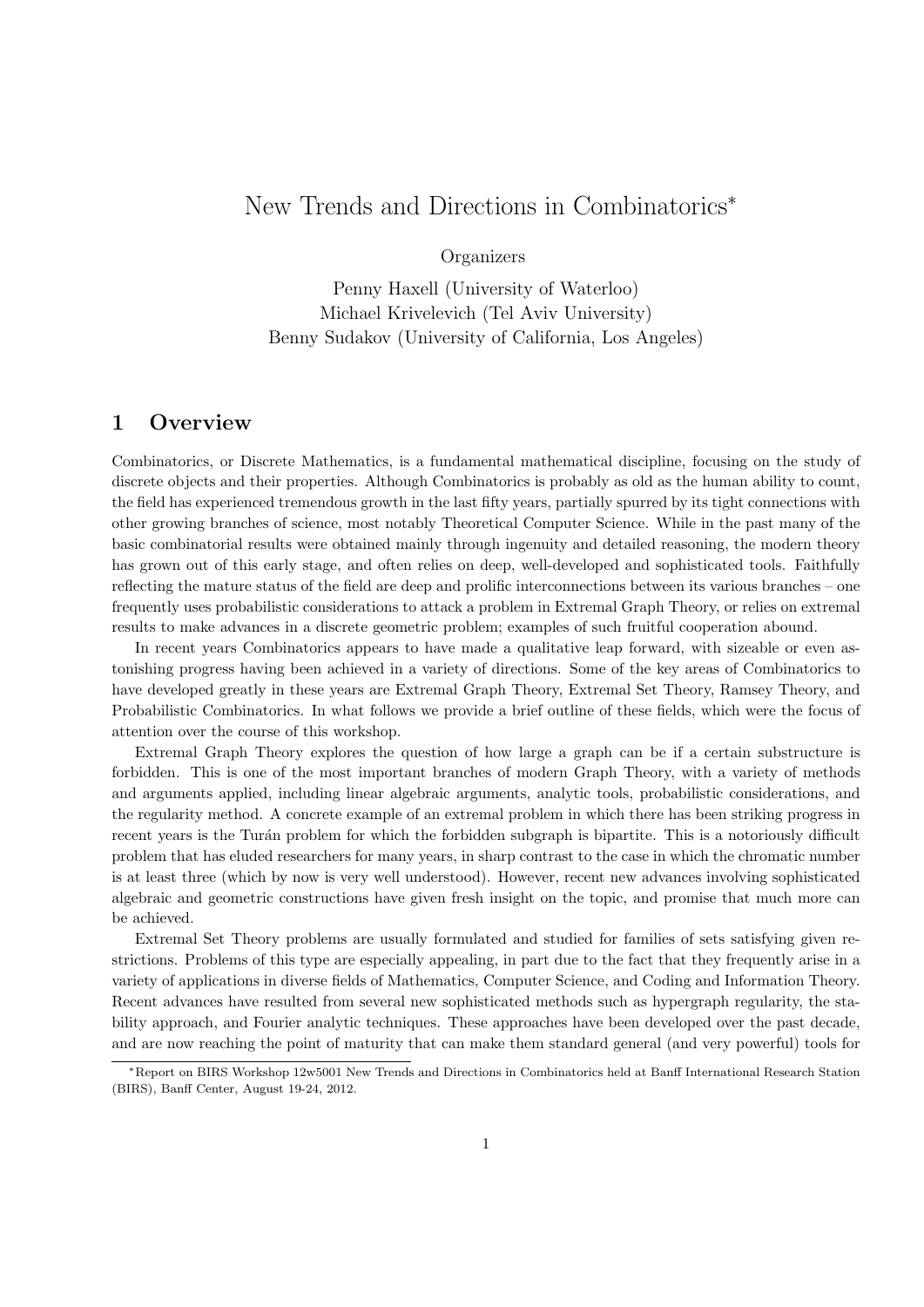researchers. Again to give just one example, significant new progress on Turán problems for hypergraphs has been achieved using some of these methods.

Ramsey Theory is undoubtedly one of the most central branches of modern mathematics, studying quantitatively the phenomenon that every sufficiently large object, chaotic as it may be, must contain a well-structured sub-object. Quite a few questions from Ramsey theory, including estimates on the so called Ramsey numbers, can be cast and viewed as problems in Extremal Graph or Set Theory. Probabilistic arguments are essential here, and their importance and applicability cannot be overestimated. The recent development of analytic tools, used in conjunction with the probabilistic methods, has inspired a great deal of progress in this area in the last few years, leading to the resolution of a number of long-standing conjectures.

Probabilistic Combinatorics studies probability spaces of discrete structures. In quite a few cases these probability spaces are deep and complex and are studied entirely for their own sake, yet probabilistic considerations are indispensable in many other areas of Combinatorics, most notably for extremal problems and Ramsey Theory. They also form a mathematical foundation for the design and analysis of algorithms involving randomness, and more generally for addressing the fundamental role of randomness in Theoretical Computer Science, especially in Algorithmics and Complexity. Recently, there has been an impressive stream of novel and exciting results and concepts in the field. Some of them include development of sophisticated techniques, deepening our understanding of the phase transition in various models of random graphs; important advances in extremal properties (Tur´an and Ramsey-type problems) of random graphs; analysis of the so-called controlled random processes; and applications of sophisticated tools from Extremal Graph Theory (such as the Sparse Regularity Lemma) to random graphs, to mention just a few.

It should be stressed that the above mentioned main fields of Combinatorics, as well as several of its other branches, are tightly intertwined, and in quite a few cases progress in one of the directions soon results in some equally exciting progress in another. One aim of the workshop was to encourage interaction between researchers in different fields, to facilitate the exchange of ideas and enable the introduction of novel techniques to different areas of Combinatorics. Moreover, certain new directions of combinatorial research were highlighted, most notably the study of combinatorial problems in an algebraic setting.

In the remainder of this report we present in detail some of the advances presented at the workshop.

## 2 Extremal Graph Theory

#### RAINBOW TURÁN PROBLEMS

#### Shagnik Das joint with C. Lee and B. Sudakov

The rainbow Turán problem, first introduced by Keevash, Mubayi, Sudakov and Verstraëte in 2007, beautifully combines two central and oft-studied branches of Extremal Graph Theory, namely Turán Theory and Graph Colouring. We say an edge-coloured graph is coloured *properly* if no two adjacent edges share a colour, and we say it is *rainbow* if every edge receives a unique colour. The rainbow Turán problem asks, for a given graph H, how many edges a properly edge-coloured graph on n vertices can have if it does not contain a rainbow copy of  $H$ . In their paper, Keevash, Mubayi, Sudakov and Verstraëte determine asymptotically the rainbow Turán number for any non-bipartite graph. However, as is the case in classical Turán Theory, the problem appears to be much more difficult for bipartite graphs. The original authors remark that the problem is most interesting in the case of even cycles, due to a connection to a problem in Additive Number Theory. As observed by Mubayi and Verstraëte during this workshop, this case also has implications for the Turán number of linear cycles in 3-uniform hypergraphs.

In this talk, we discuss some recent results on the rainbow Turán number for even cycles. We show that any properly edge-coloured graph on n vertices with  $O(n^{1+(1+\epsilon_k)\ln k/k})$  edges contains a rainbow cycle of length  $2k$ ,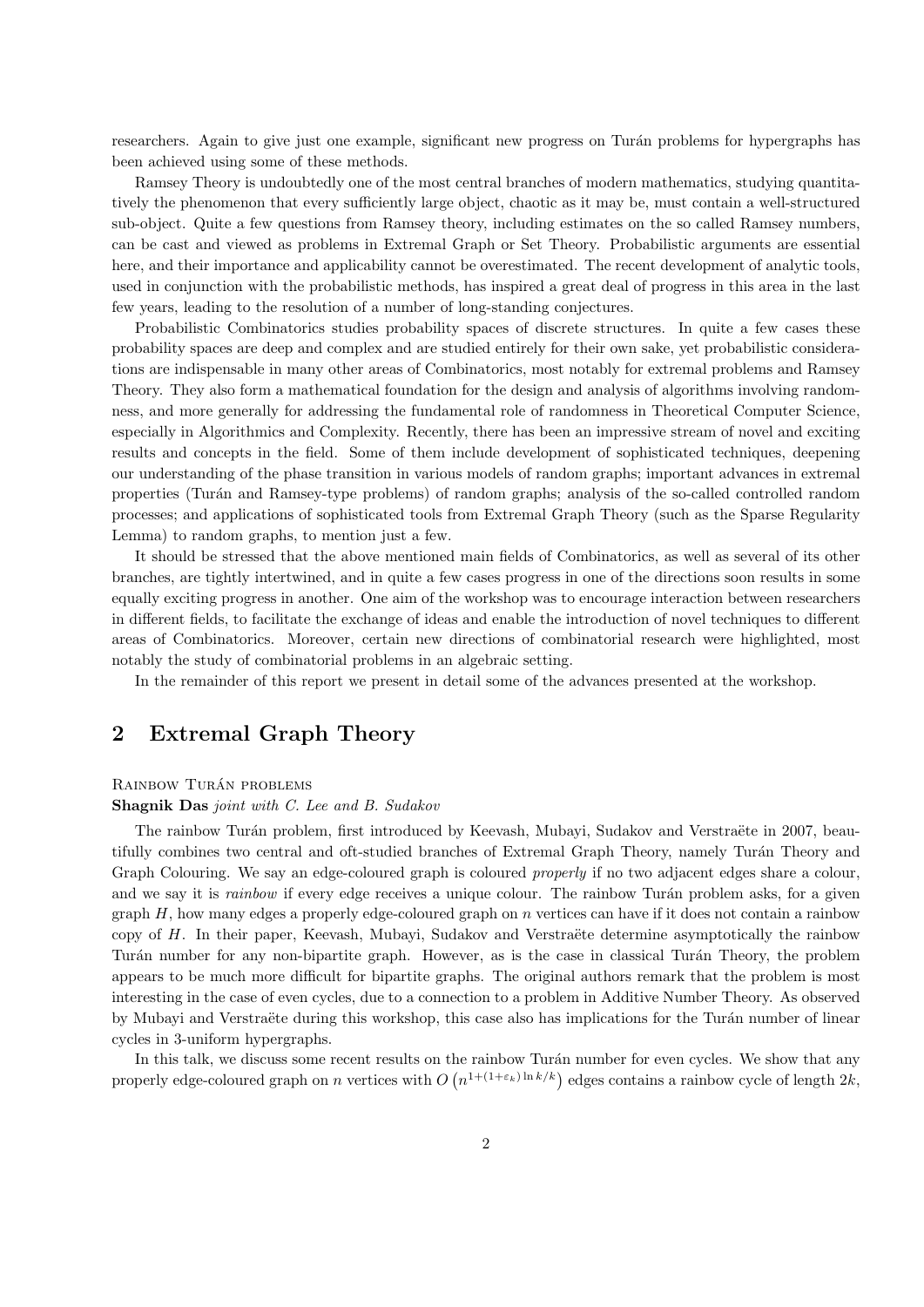where  $\varepsilon_k \to 0$  as  $k \to \infty$ . This improves the previous best-known bound of  $O(n^{3/2})$ , and is significantly closer to the lower bound of  $\Omega(n^{1+1/k})$ . We also narrow the gap between the upper and lower bounds on the size of properly edge-coloured graphs without rainbow cycles of any length.

## CHROMATIC NUMBER, CLIQUE SUBDIVISIONS, AND THE CONJECTURES OF HAJOS AND ERDÖS-FAJTLOWICZ Jacob Fox joint with C. Lee and B. Sudakov

A subdivision of a graph  $H$  is any graph formed by replacing edges of  $H$  by internally vertex disjoint paths. This is an important notion in graph theory, e.g., the celebrated theorem of Kuratowski uses it to characterize planar graphs. For a graph G, we let  $\sigma(G)$  denote the largest integer p such that G contains a subdivision of a complete graph of order p. Clique subdivisions in graphs have been extensively studied and there are many results which give sufficient conditions for a graph G to have large  $\sigma(G)$ . For a given graph G, let  $\chi(G)$  denote its chromatic number. A famous conjecture made by Hajós in 1961 states that  $\sigma(G) > \chi(G)$ . Dirac proved that this conjecture is true for all  $\chi(G) \leq 4$ , but in 1979, Catlin disproved the conjecture for all  $\chi(G) \geq 7$ . By considering random graphs, Erdős and Fajtlowicz in 1981 showed that the conjecture actually fails for almost all graphs.

We revisit Hajós' conjecture and study to what extent the chromatic number of a graph can exceed the order of its largest clique subdivision. Let  $H(n)$  denote the maximum of  $\chi(G)/\sigma(G)$  over all n-vertex graphs G. Erdős and Fajtlowicz showed that almost all graphs on n vertices satisfy  $\sigma(G) = O(n^{1/2})$  and  $\chi(G) = \Theta(n/\log n)$ . Thus it implies that  $H(n) = \Omega(n^{1/2}/\log n)$ . Erdős and Fajtlowicz conjectured that this bound is tight up to a constant factor so that  $H(n) = \Theta(n^{1/2}/\log n)$ . This conjecture says that the random graph is essentially the strongest counterexample to the Hajós' conjecture. We verify the Erdős-Fajtlowicz conjecture.

#### Extremal problems in Eulerian digraphs

#### Hao Huang joint with J. Ma, A. Shapira, B. Sudakov and R. Yuster

One of the central themes in graph theory is to study the extremal graphs which satisfy certain properties. There are many classical results in this area. For example, any undirected graph  $G$  with  $n$  vertices and  $m$ edges has a subgraph with minimum degree at least  $m/n$ , and thus G also contains a cycle of length at least  $m/n + 1$ . It is natural to ask whether such results can be extended to digraphs. However, it turns out that graphs and digraphs behave quite differently, and many classical results for graphs are often trivially false when extended to general digraphs. Therefore it is usually necessary to restrict to a smaller family of digraphs to obtain meaningful results. One such very natural family is Eulerian digraphs, in which the in-degree equals out-degree at every vertex. In this talk, we discuss several natural parameters for Eulerian digraphs and study their connections. In particular, we prove the following result.

Theorem 1. For any Eulerian digraph G with n vertices and m edges, the minimum feedback arc set (the smallest set of edges whose removal makes G acyclic) has size at least  $m^2/2n^2 + m/2n$ , and this bound is tight.

Using this result, we show how to find subgraphs of high minimum degrees, and also the existence of long cycles in Eulerian digraphs. In particular, we prove that every Eulerian digraphs with  $n$  vertices and  $m$  edges contains a cycle of length at least  $\Omega(m^2/n^3)$ . This verifies a conjecture of Bollobás and Scott for dense digraphs.

### ON  $k$ -COLOR-CRITICAL  $n$ -VERTEX GRAPHS WITH FEWEST EDGES

#### Alexander Kostochka joint with M. Yancey

A graph G is k-critical if it has chromatic number k, but every proper subgraph of G is  $(k-1)$ –colorable. Let  $f_k(n)$  denote the minimum number of edges in an *n*-vertex k-critical graph. We give a lower bound,  $f_k(n) \geq F(k,n)$ , that is sharp for every  $n = 1 \pmod{k-1}$ . It is also sharp for  $k = 4$  and every  $n \geq 6$ . The result improves the classical bounds by Gallai and Dirac and subsequent bounds by Krivelevich and Kostochka and Stiebitz. It establishes the asymptotics of  $f_k(n)$  for every fixed k. It also proves that the conjecture by Ore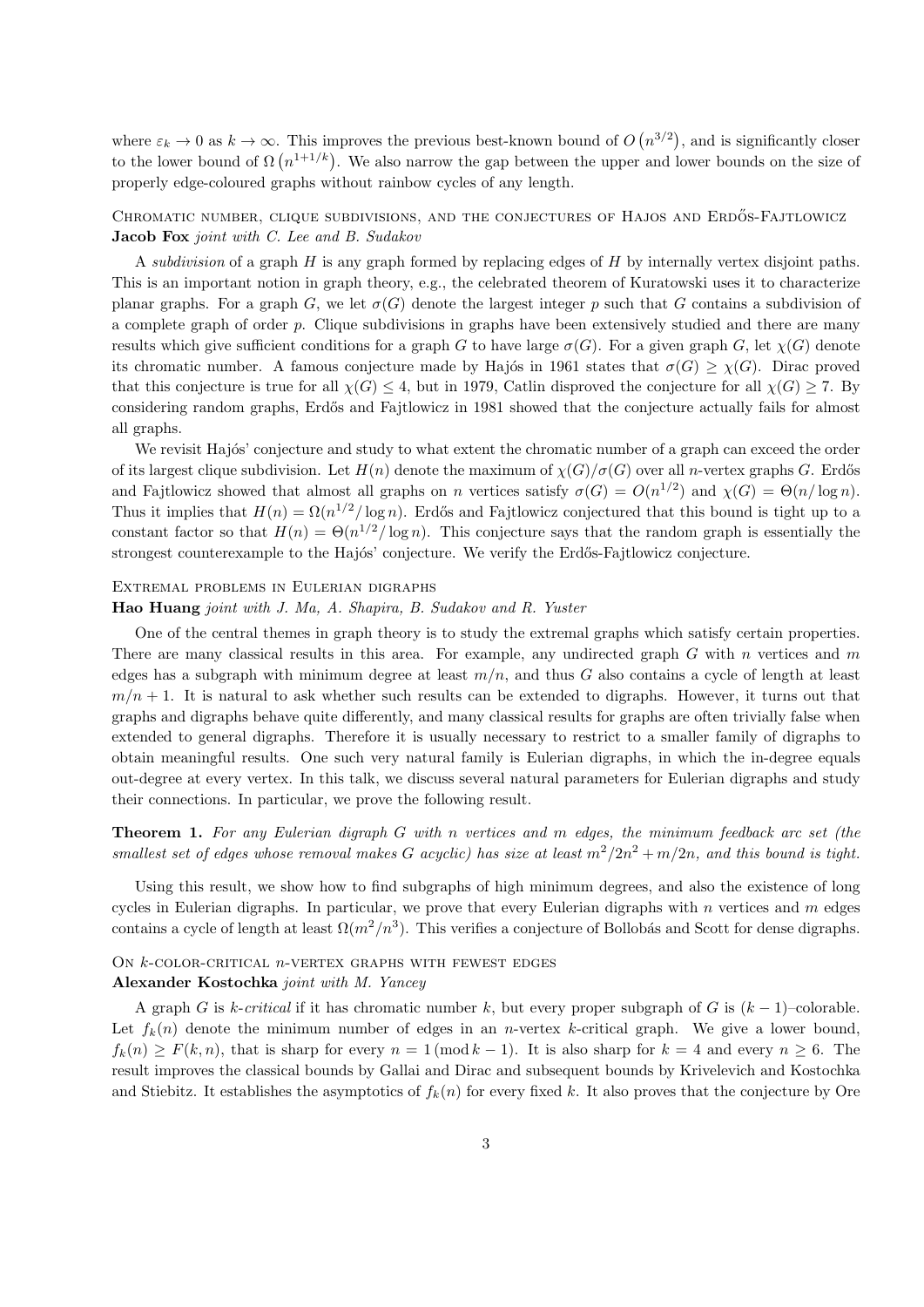from 1967 that for every  $k \ge 4$  and  $n \ge k + 2$ ,  $f_k(n + k - 1) = f(n) + \frac{k-1}{2}(k - \frac{2}{k-1})$  holds for each  $k \ge 4$  for all but at most  $k^3/12$  values of n. We give a polynomial-time algorithm for  $(k-1)$ -coloring a graph G that satisfies  $|E(G[W])| < F_k(|W|)$  for all  $W \subseteq V(G), |W| \geq k$ . We also present some applications of the result.

One of the corollaries of our theorem is a half-page proof of the theorem due to Grötzsch that every trianglefree planar graph is 3-colorable.

Asymptotic structure of graphs with the minimum number of triangles Oleg Pikhurko joint with A. Razborov

Let  $g(m, n)$  be the smallest number of triangles in a graph with n vertices and m edges. Let us consider the asymptotic question, that is, what is the limit

$$
g(a) = \lim_{n \to \infty} \frac{g(\lfloor a \binom{n}{2} \rfloor, n)}{\binom{n}{r}}?
$$

While it is not difficult to show that the limit exists, determining  $g(a)$  is a much harder task that was accomplished only recently by Razborov (with previous partial results obtained by Bollobás, Erdős, Lovász, Mantel, Simonovits, and others).

The following construction gives the value of  $g(a)$ . Choose t and  $c \in \left[\frac{1}{t+1}, \frac{1}{t}\right]$  such that the complete  $(t+1)$ partite graph of order  $n \to \infty$  with t largest parts each of size  $(c + o(1))$ <sup>n</sup> has edge density  $a + o(1)$ . Partition the vertex set  $[n] = \{1, \ldots, n\}$  into  $t + 1$  parts  $V_1, \ldots, V_{t+1}$  with  $|V_1| = \cdots = |V_t| = \lfloor cn \rfloor$  for  $i \in [t]$ . Let G be obtained from the complete t-partite graph  $K(V_1, \ldots, V_{t-1}, U)$ , where  $U = V_t \cup V_{t+1}$ , by adding an arbitrary triangle-free graph on U with  $|V_t| |V_{t+1}|$  edges. Let H consist of all graphs obtained this way.

We prove the following result.

**Theorem 2.** For every  $\varepsilon > 0$  there are  $\delta > 0$  and  $n_0$  such that every graph G with  $n \geq n_0$  vertices and at most  $(g(a) + \delta) {n \choose 3}$  triangles, where  $a = e(G)/{n \choose 2}$ , can be made isomorphic to some graph in H by changing at most  $\varepsilon\binom{n}{2}$  adjacencies.

## A proof of Ohba's conjecture

Bruce Reed joint with J. Noel and H. Wu

List colouring is a variation on classical graph colouring. An instance of list colouring is obtained by assigning to each vertex v of a graph G a list  $L(v)$  of *available colours*. An *acceptable colouring* for L is a proper colouring f of G such that  $f(v) \in L(v)$  for all  $v \in V(G)$ . When an acceptable colouring for L exists, we say that G is L-colourable. The list chromatic number  $\chi_{\ell}$  is defined in analogy to the chromatic number:

 $\chi_{\ell}(G) = \min\{k : G \text{ is } L\text{-colourable whenever } |L(v)| \geq k \text{ for all } v \in V(G)\}.$ 

List colouring was introduced by Vizing, and independently by Erdős, Rubin, and Taylor, and researchers have devoted a considerable amount of energy towards its study ever since.

A graph G has an ordinary k-colouring precisely if it has an acceptable colouring for L where  $L(v)$  =  $\{1, 2, \ldots, k\}$  for all  $v \in V(G)$ . Therefore, the following bound is immediate:

 $\chi \leq \chi_{\ell}$ .

At first glance, one might expect the reverse inequality to hold as well. It would seem that having smaller intersection between colour lists could only make it easier to find an acceptable colouring. However, this intuition is misleading, there are bipartite graphs with arbitrary high list-chromatic number.

The problem of determining which graphs satisfy  $\chi_{\ell} = \chi$  is well studied; such graphs are said to be *chromatic*choosable.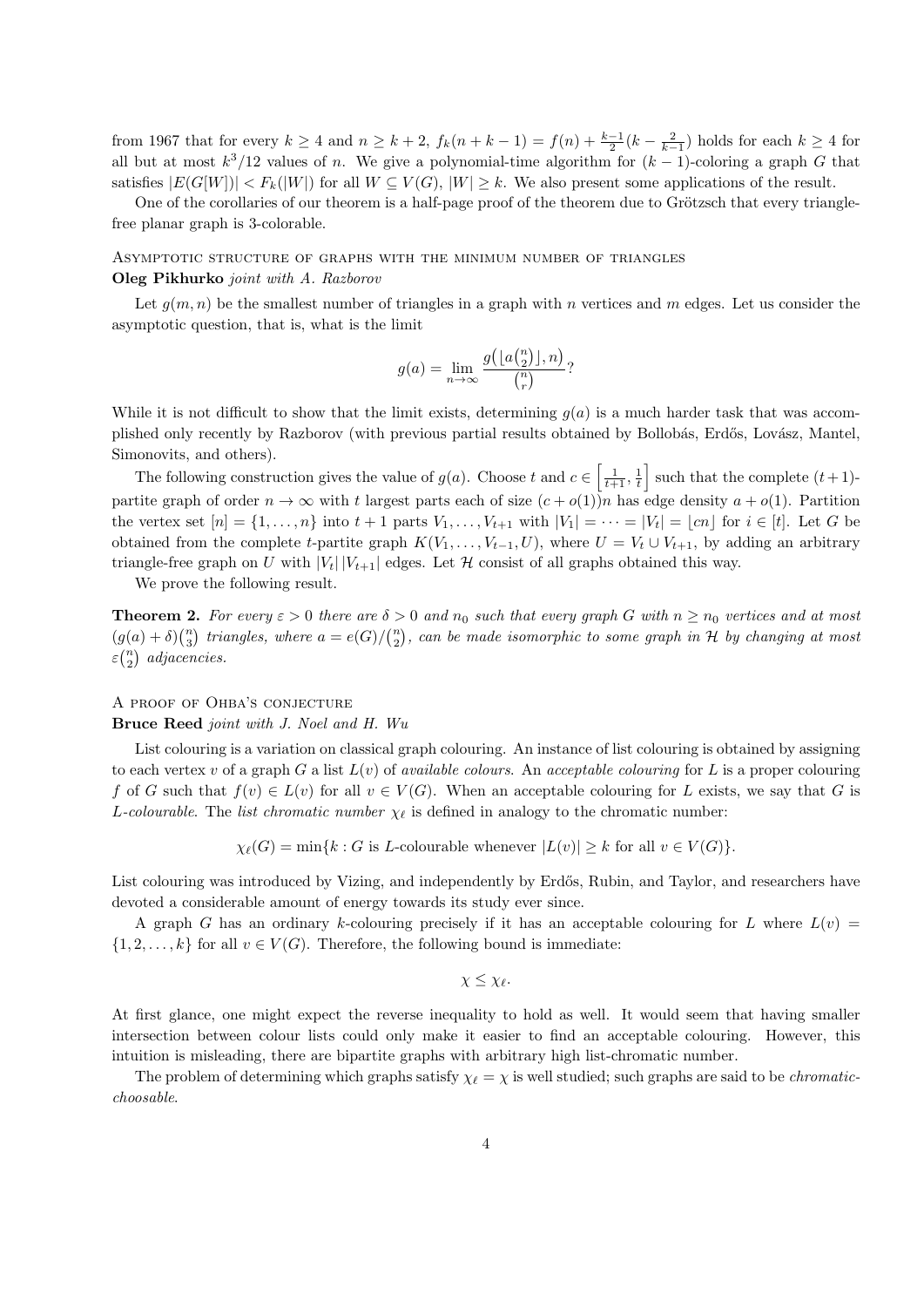For example, the famous List Colouring Conjecture claims that every line graph is chromatic-choosable. It first appeared in print in a paper of Bollobás and Harris, but had also been formulated independently by Albertson and Collins, Gupta, and Vizing. Galvin showed that the List Colouring Conjecture is true for line graphs of bipartite graphs. Kahn proved that the List Colouring Conjecture is asymptotically correct.

We will present a proof of the following conjecture of Ohba:

### **Conjecture 1** (Ohba). If  $|V(G)| \leq 2\chi(G) + 1$ , then G is chromatic-choosable.

## ON A CONJECTURE OF ERDŐS AND SIMONOVITS ON BIPARTITE TURÁN NUMBERS Jacques Verstraëte joint with P. Allen, P. Keevash and B. Sudakov

Let  $\mathcal{C}_k = \{C_3, C_5, \ldots, C_k\}$  for an odd integer k denote the family of all odd cycles of length at most k and let C denote the family of all odd cycles. Erdős and Simonovits conjectured that for every family  $\mathcal F$  of bipartite graphs, there exists k such that  $ex(n, \mathcal{F} \cup \mathcal{C}_k) \sim ex(n, \mathcal{F} \cup \mathcal{C})$  as  $n \to \infty$ . This conjecture was proved by Erdős and Simonovits when  $\mathcal{F} = \{C_4\}$ , a result that has since been extended to certain families of even cycles. In this paper, we give a general approach to the conjecture using Scott's sparse regularity lemma. Our approach proves the conjecture for complete bipartite graphs  $\mathcal{F} = \{K_{2,t}\}\$ and  $\mathcal{F} = \{K_{3,3}\}\$ : we obtain more strongly that for any odd  $k \geq 5$ ,

$$
\mathrm{ex}(n,\mathcal{F}\cup\{C_k\})\sim\mathrm{ex}(n,\mathcal{F}\cup\mathcal{C})
$$

and we show further that the extremal graphs can be made bipartite by deleting very few edges. It is natural to ask whether for large enough n, extremal  $\mathcal{F} \cup \{C_k\}$ -free graphs are exactly bipartite. We prove that this is true for those of large enough minimum degree, for instance, if  $k \geq 5$  is odd and G is a  $\{C_4, C_k\}$ -free n-vertex non-bipartite graph, then G has a vertex v such that  $d(v) \leq \sqrt{2n/5} + o(\sqrt{n})$ . In contrast, these results do not extend to triangles – the case  $k = 3$  – and we give an algebraic construction for odd  $t \geq 3$  of  $K_{2,t}$ -free  $C_3$ -free graphs with substantially more edges than an extremal  $K_{2,t}$ -free bipartite graph on n vertices. Our general approach to the Erdős-Simonovits conjecture is effective based on some reasonable assumptions on the maximum number of edges in an  $m$  by  $n$  bipartite  $\mathcal{F}$ -free graph.

## THE TURÁN NUMBER OF SPARSE SPANNING GRAPHS

## Raphael Yuster joint with N. Alon

For a graph H, the *extremal number ex(n, H)* is the maximum number of edges in a graph of order n not containing a subgraph isomorphic to H. Let  $\delta(H) > 0$  and  $\Delta(H)$  denote the minimum degree and maximum degree of H, respectively. We prove that for all n sufficiently large, if H is any graph of order n with  $\Delta(H) \leq$  $\sqrt{n}/40$ , then  $ex(n, H) = {n-1 \choose 2} + \delta(H) - 1$ . The condition on the maximum degree is tight up to a constant factor. This generalizes a classical result of Ore for the case  $H = C_n$ , and resolves, in a strong form, a conjecture of Glebov, Person, and Weps for the case of graphs. A counter-example to their more general conjecture concerning the extremal number of bounded degree spanning hypergraphs is also given.

The proof of the main result is constructive. We consider the equivalent packing version of the problem where G is a graph with  $n - \delta - 1$  edges, where  $\delta = \delta(H)$ . It suffices to prove that G and H pack. The proof constructs a bijection  $f: V(G) \to V(H)$  such that for all  $(u, v) \in E(G)$ ,  $(f(u), f(v)) \notin E(H)$  (the packing property). The initial step consists of packing the large degree vertices of G (in decreasing order), and some random subsets of independent non-neighbors of them, with appropriate vertices of  $H$ . This, however, can only be done iteratively until some point, where one has to switch to a more "global-approach" of packing the remaining vertices all at once. We make sure, by maintaining certain invariants (whp), that when arriving at this final stage, the global packing can indeed succeed as it satisfies (whp) sufficient conditions for a perfect matching between the yet-unpacked vertices of  $G$  and the yet-unpacked vertices of  $H$  that does not violate the packing property.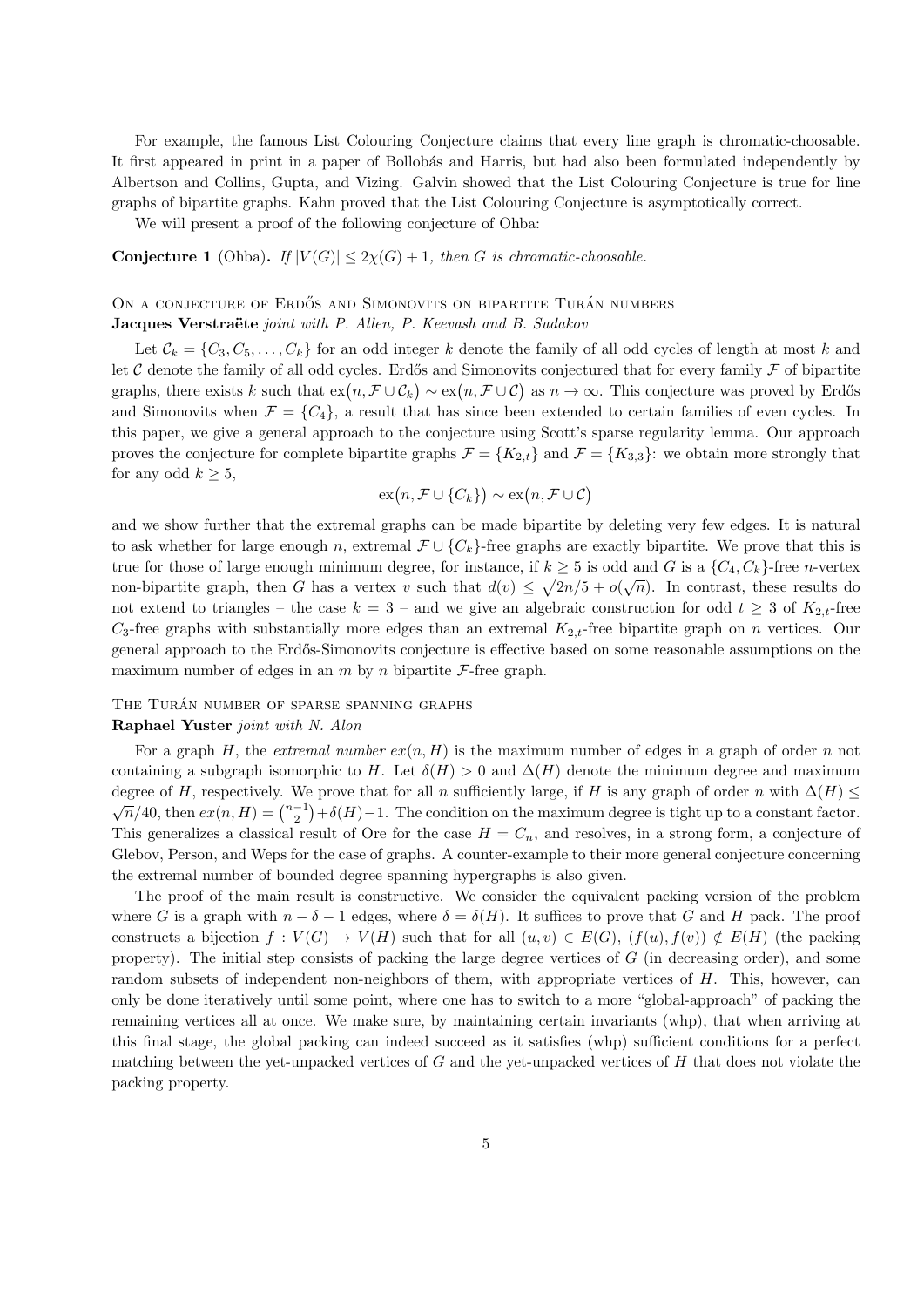## 3 Extremal Set Theory

### 2-CANCELLATIVE CODES, AN ALGEBRAIC CONSTRUCTION FOR A HYPERGRAPH TURÁN PROBLEM Zoltan Furedi

There are many instances in Coding Theory when codewords must be restored from partial information, like defected data (error correcting codes), or some superposition of the strings. These lead to superimposed codes, a close relative of group testing problems.

There are lots of versions and related problems, like Sidon sets, sum-free sets, union-free families, locally thin families, cover-free codes and families, etc. We discuss here cancellative codes, esp. 2-cancellative uniform hypergraphs.

A family  $\mathcal F$  is called 2-cancellative if for all distinct four members  $A, B, C, D$  we have

$$
A \cup B \cup C \neq A \cup B \cup D.
$$

Our main result is to determine the order of magnitude of the largest 2r-uniform 2-cancellative hypergraph on n vertices. The proof of the lower bound is an almost explicit construction obtained by a combination of the probabilistic and the algebraic methods.

## On the construction of 3-chromatic hypergraphs with few edges Heidi Gebauer

A hypergraph is a pair  $(V, E)$ , where V is a finite set whose elements are called vertices and E is a family of subsets of V, called *hyperedges*. A hypergraph is *n-uniform* if every hyperedge contains exactly *n* vertices. An r-coloring of a hypergraph  $(V, E)$  is a mapping  $c: V \to \{1, \ldots, r\}$ . An r-coloring c is proper if no edge in E is monochromatic under c. The chromatic number  $\chi(H)$  of a hypergraph H is the minimum r such that H admits a proper r-coloring. A hypergraph H is r-chromatic if  $\chi(H) = r$ .

The minimum number  $m(n)$  of hyperedges in a 3-chromatic *n*-uniform hypergraph has been widely studied in the literature. Erdős found that  $2^{n-1} \leq m(n) \leq O(n^2 2^n)$ . The lower bound was improved in a sequence of publications: Schmidt showed that  $m(n) \geq (1 - \frac{2}{n})2^n$ , then Beck increased the factor  $(1 - \frac{2}{n})$  to  $n^{\frac{1}{3} - o(1)}2^n$ . A simpler proof of Beck's result was given by Spencer. The best known lower bound is due to Radhakrishnan and Srinivasan, who proved that  $m(n) \geq 0.7 \left(\frac{n}{\ln n}\right)^{\frac{1}{2}} 2^n$ . In 2009 Pluhár gave a very short and elegant proof that  $m(n)$  is at least  $2^n f(n)$  where  $f(n)$  goes to infinity. (In his paper,  $f(n)$  is roughly  $n^{\frac{1}{4}}$ .)

The upper bound of Erdős is still the best we know. The proof uses the probabilistic method and does not indicate how the corresponding hypergraph can be constructed. We investigate a constructive upper bound on  $m(n)$ . The only previous result we are aware of is the trivial bound  $m(n) \leq {2n-1 \choose n}$ , which is achieved by the hypergraph on the vertex set  $V = \{v_1, \ldots, v_{2n-1}\}\$  where the edge set consists of all subsets of V of cardinality n. In this talk we give an explicit construction of a 3-chromatic n-uniform hypergraph with at most  $2^{(1+o(1))n}$ hyperedges. Our technique can also be used to describe n-uniform hypergraphs with chromatic number at least  $r+1$  and at most  $r^{(1+o(1))n}$  hyperedges, for every  $r \geq 3$ .

## LAGRANGIANS OF INTERSECTING FAMILIES AND TURAN NUMBERS OF HYPERGRAPHS Dan Hefetz joint with P. Keevash

It is a central problem in Extremal Combinatorics to determine the Turán number of an  $r$ -graph  $F$ , that is, the maximum possible number of edges in an  $F$ -free r-graph on n vertices (at least for sufficiently large n). The special case of graphs (that is,  $r = 2$ ) is mostly solved. However, to date very little is known if  $r > 3$ , even asymptotically. Recent years have witnessed increasing interest and the development of novel methods leading to new results.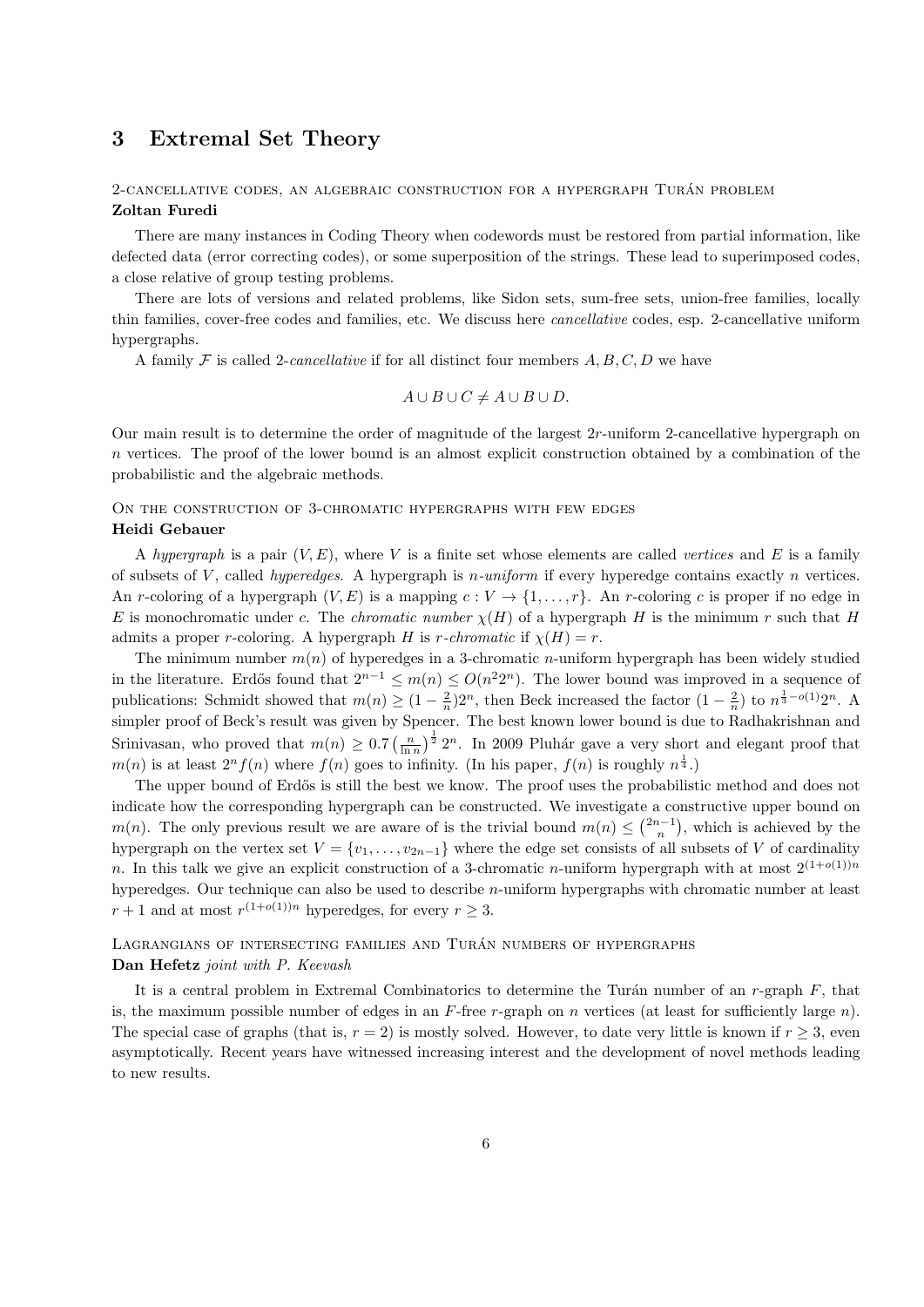In this talk we prove a Turán type theorem for the 3-graph  $\mathcal{K}_{3,3}^3$  whose vertices are  $\{x_i, y_i : 1 \le i \le 3\}$  and  $\{z_{ij}: 1 \le i,j \le 3\}$  and whose edges are  $\{x_1, x_2, x_3\}, \{y_1, y_2, y_3\}$  and  $\{\{x_i, y_j, z_{ij}\}: 1 \le i,j \le 3\}$ . We prove that for large n, the unique largest  $\mathcal{K}_{3,3}^3$ -free 3-graph on n vertices is a balanced blowup of the complete 3-graph on 5 vertices. Our proof consists of three stages. First we determine the Turán density of  $\mathcal{K}_{3,3}^3$  using lagrangians of intersecting families. We then use the stability method to prove that every  $\mathcal{K}_{3,3}^3$ -free 3-graph with sufficiently many edges is close to a balanced blowup of the complete 3-graph on 5 vertices. Finally, we use this stability result to determine exactly the Turán number of  $\mathcal{K}_{3,3}^3$  and to prove uniqueness.

## 4 Ramsey Theory

## THE CRITICAL WINDOW FOR THE CLASSICAL RAMSEY-TURÁN PROBLEM Po-Shen Loh joint with J. Fox and Y. Zhao

The first application of Szemerédi's powerful regularity method was the following celebrated Ramsey-Turán result proved by Szemerédi in 1972: any K<sub>4</sub>-free graph on n vertices with independence number  $o(n)$  has at most  $(\frac{1}{8}+o(1))n^2$  edges. Four years later, Bollobás and Erdős gave a surprising geometric construction, utilizing the isoperimetric inequality for the high dimensional sphere, of a  $K_4$ -free graph on n vertices with independence number  $o(n)$  and  $(\frac{1}{8} - o(1))n^2$  edges. Starting with Bollobás and Erdős in 1976, several problems have been asked on estimating the minimum possible independence number in the critical window, when the number of edges is about  $n^2/8$ . These problems have received considerable attention and remained one of the main open problems in this area. In this paper, we give nearly best-possible bounds, solving the various open problems concerning this critical window.

More generally, it remains an important problem to determine if, for certain applications of the regularity method, alternative proofs exist which avoid using the regularity lemma and give better quantitative estimates. In their survey on the regularity method, Komlós, Shokoufandeh, Simonovits, and Szemerédi surmised that the regularity method is likely unavoidable for applications where the extremal graph has densities in the regular partition bounded away from 0 and 1. In particular, they thought this should be the case for Szemerédi's result on the Ramsey-Turán problem. Contrary to this philosophy, we develop new regularity-free methods which give a linear dependence, which is tight, between the parameters in Szemerédi's result on the Ramsey-Turán problem.

#### A PROBLEM OF ERDOS ON THE MINIMUM NUMBER OF  $k$ -CLIQUES

### Jie Ma joint with S. Das, H. Huang, H. Naves and B. Sudakov

Fifty years ago Erdős asked to determine the minimum number of  $k$ -cliques in a graph on  $n$  vertices with independence number less than  $l$  (we will refer this as  $(k, l)$ -problem). He conjectured that this minimum is achieved by the disjoint union of  $l-1$  complete graphs of size  $\frac{n}{l-1}$ . This conjecture was disproved by Nikiforov who showed that Erdős' conjecture can be true only for finite many pairs of  $(k, l)$ . For  $(4, 3)$ -problem, Nikiforov further conjectured that the balanced blow-up of a 5-cycle, which has fewer 4-cliques than the union of 2 complete graphs of size  $\frac{n}{2}$ , achieves the minimum number of 4-cliques.

Using a combination of explicit and random counterexamples, we first sharpen Nikiforov's result and show that Erdős' conjecture is false whenever  $k \geq 4$  or  $k = 3, l \geq 2074$ . After introducing tools (including Flag Algebra) used in our proofs, we state our main theorems, which characterize the precise structure of extremal examples for  $(3, 4)$ -problem and  $(4, 3)$ -problem, confirming Erdős' conjecture for  $(k, l) = (3, 4)$  and Nikiforov's conjecture for  $(k, l) = (4, 3)$ . We then focus on  $(4, 3)$ -problem and sketch the proof how we use stability arguments to get the extremal graphs, the balanced blow-ups of 5-cycle.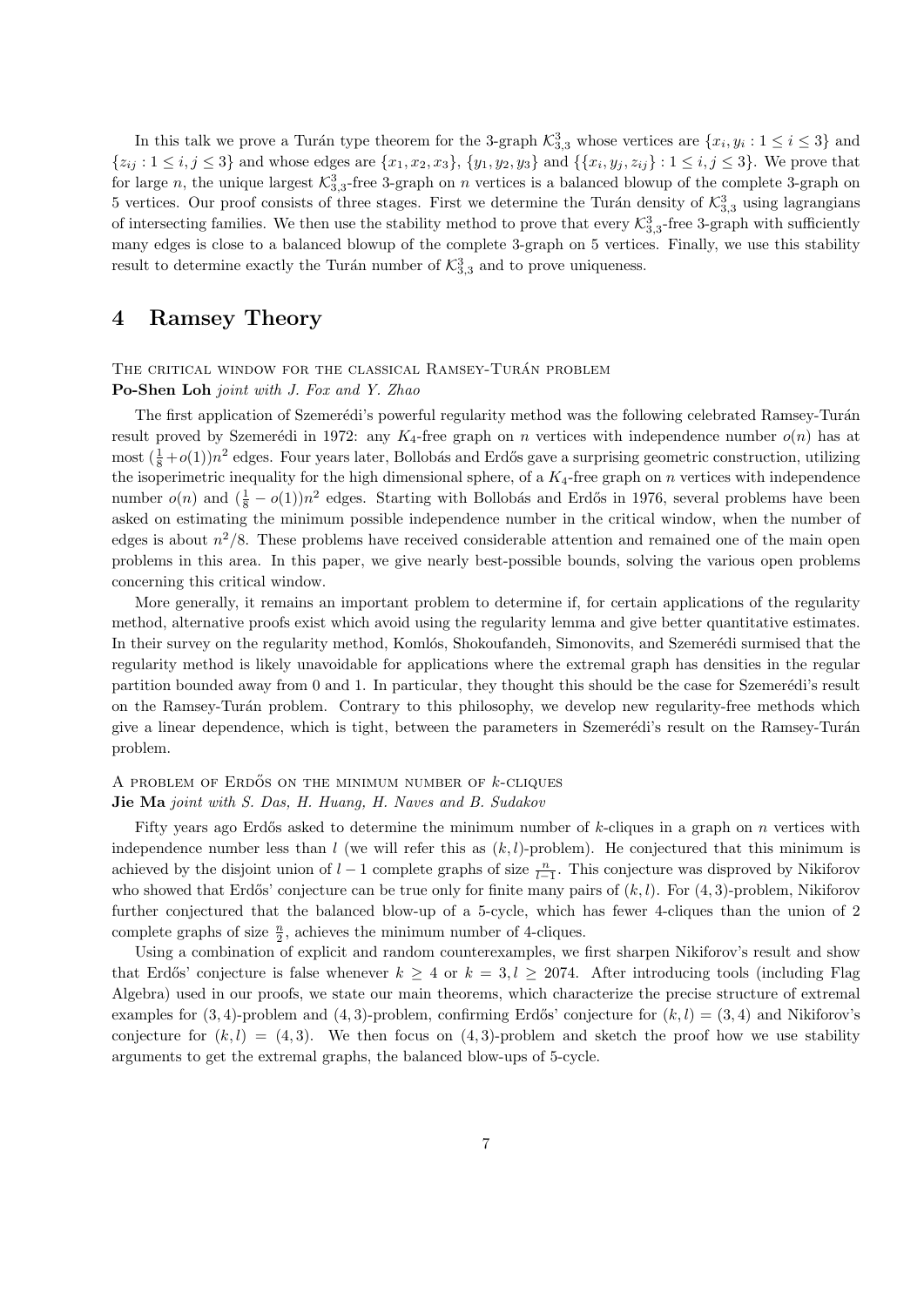#### Densities of cliques and independent sets in graphs

Humberto Naves joint with H. Huang, N. Linial, Y. Peled and B. Sudakov

A variety of problems in extremal combinatorics can be stated as: For two given graphs  $H_1$  and  $H_2$ , if the number of induced copies of  $H_1$  in a *n*-vertex graph G is known, what is the maximum or minimum number of induced copies of  $H_2$  in G? Numerous cases of this question were studied by Turán, Erdős, Kruskal and Katona, and several others. Turán proved that the maximal edge density in any graph with no cliques of size r is attained by an  $r-1$  partite graph. Kruskal and Katona found that cliques, among all graphs, maximize the number of induced copies of  $K_s$  when  $r < s$  and the number of induced copies of  $K_r$  is fixed. In this talk, we discuss the following analogue of the Kruskal-Katona theorem: If the complement of a graph has fixed induced  $K_r$ -density, when is the induced  $K_s$ -density maximized? Using the technique of shifting borrowed from extremal set theory and some powerful analytical methods, one can demonstrate that the extremal graph for our proposed question is either a clique or the complement of a clique.

### RAMSEY THEORY, INTEGER PARTITIONS AND A NEW PROOF OF THE ERDOS-SZEKERES THEOREM Asaf Shapira joint with G. Moshkovitz

Let H be a k-uniform hypergraph whose vertices are the integers  $1, \ldots, N$ . We say that H contains a monotone path of length n if there are  $x_1 < x_2 < \cdots < x_{n+k-1}$  so that H contains all n edges of the form  $\{x_i, x_{i+1}, \ldots, x_{i+k-1}\}.$  Let  $N_k(q, n)$  be the smallest integer N so that every q-coloring of the edges of the complete k-uniform hypergraph on  $N$  vertices contains a monochromatic monotone path of length  $n$ .

While the study of  $N_k(q, n)$  for specific values of k and q goes back (implicitly) to the seminal 1935 paper of Erdős and Szekeres, the problem of bounding  $N_k(q, n)$  for arbitrary k and q was studied by Fox, Pach, Sudakov and Suk.

Our main contribution here is a novel approach for bounding the Ramsey-type numbers  $N_k(q, n)$ , based on establishing a surprisingly tight connection between them and the enumerative problem of counting highdimensional integer partitions. Some of the concrete results we obtain using this approach are the following:

- We show that for every fixed q we have  $N_3(q,n) = 2^{\Theta(n^{q-1})}$ , thus resolving an open problem raised by Fox et al.
- We show that for every  $k \geq 3$ ,  $N_k(2, n) = 2^{(2-o(1))n}$ where the height of the tower is  $k - 2$ , thus resolving an open problem raised by Eliáš and Matoušek.
- We give a new pigeonhole proof of the Erdős-Szekeres Theorem on cups-vs-caps, similar to Seidenberg's proof of the Erd˝os-Szekeres Lemma on increasing/decreasing subsequences.

## 5 Probabilistic Combinatorics

## Independent sets in hypergraphs

## Joszef Balogh joint with R. Morris and W. Samotij

Many important theorems and conjectures in combinatorics, such as the theorem of Szemerédi on arithmetic progressions and the Erd˝os-Stone Theorem in extremal graph theory, can be phrased as statements about families of independent sets in certain uniform hypergraphs. In recent years, an important trend in the area has been to extend such classical results to the so-called 'sparse random setting'. This line of research has recently culminated in the breakthroughs of Conlon and Gowers and of Schacht, who developed general tools for solving problems of this type. Although these two papers solved very similar sets of longstanding open problems, the methods used are very different from one another and have different strengths and weaknesses.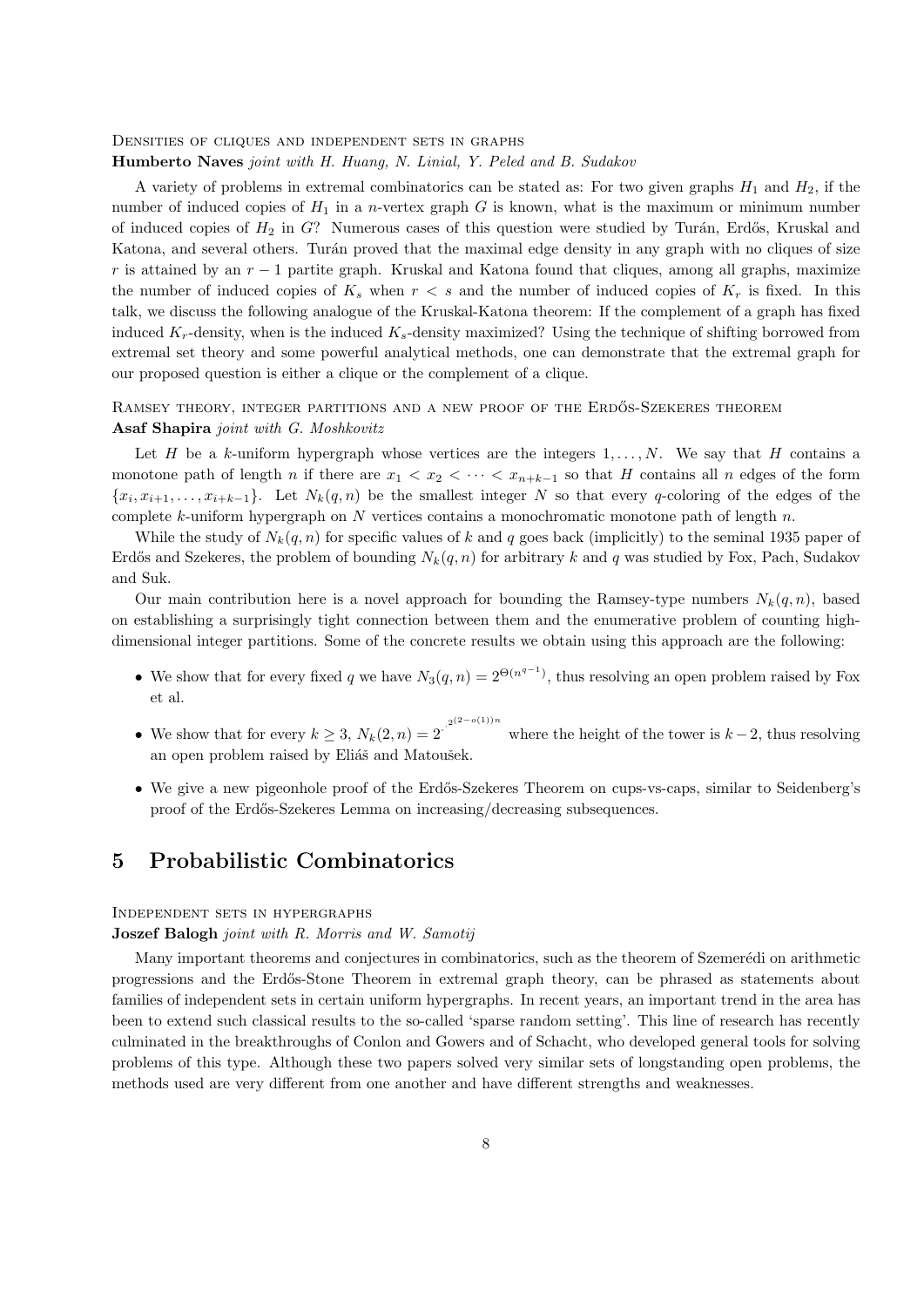In this talk, we explain a third, completely different approach to proving extremal and structural results in sparse random sets that also yields their natural 'counting' counterparts. We give a structural characterization of the independent sets in a large class of uniform hypergraphs by showing that every independent set is almost contained in one of a small number of relatively sparse sets. We then derive many interesting results as fairly straightforward consequences of this abstract theorem. In particular, we prove the well-known conjecture of Kohayakawa, Luczak, and Rödl, a probabilistic embedding lemma for sparse graphs, for all 2-balanced graphs. We also give alternative proofs of many of the results of Conlon and Gowers and of Schacht, such as sparse random versions of Szemerédi's theorem, the Erdős-Stone Theorem and the Erdős-Simonovits Stability Theorem, and obtain their natural 'counting' versions, which in some cases are considerably stronger. We also obtain new results, such as a sparse version of the Erdős-Frankl-Rödl Theorem on the number of  $H$ -free graphs and, as a consequence of the KLR conjecture, we extend a result of Rödl and Rucinski on Ramsey properties in sparse random graphs to the general, non-symmetric setting. Similar results have been discovered independently by Saxton and Thomason.

## Self correcting estimates for the triangle-free process

### Tom Bohman joint with P. Keevash

Consider the triangle-free process. We start with  $G(0)$  which is the empty graph on n vertices. Given  $G(i)$ , let  $O(i)$  be the set of pairs xy such that xy is not an edge in  $G(i)$  and  $G(i)+xy$  does not contain a triangle. The edge  $e_{i+1}$  is chosen uniformly at random from  $O(i)$ , and we set  $G(i+1) = G(i) + e_{i+1}$ . This process terminates at a maximal triangle-free graph  $G(M)$ .

In previous work, the speaker showed that with high probability we have  $M = \Theta(n^{3/2}\sqrt{\log n})$ . In this talk we present a refinement of that argument that gives a more precise result. With high probability we have

$$
M = \left(\frac{1}{2\sqrt{2}} + o(1)\right) n^{3/2} \sqrt{\log n}.
$$

The new argument makes use of the fact that many keep statistics of the process exhibit self-correcting behavior; that is, when these variables deviate substantially from their expected trajectory they are subject to a drift that brings them back toward the trajectory.

We also establish a high probability upper bound on the independence number of  $G(M)$ . It follows from this bound that we have

$$
R(3,k) \ge \left(\frac{1}{4} + o(1)\right) \frac{k^2}{\log k},
$$

where the Ramsey number  $R(3, k)$  is the smallest n such that every graph on n vertices has a triangle or an independent set on k vertices.

Similar results have been obtained independently by Gonzalo Fiz Pontiveros, Simon Griffiths, Robert Morris and Roberto Imbuzeiro Oliveira.

#### ON THE K LR CONJECTURE IN RANDOM GRAPHS

David Conlon joint with T. Gowers, W. Samotij and M. Schacht

The KLR conjecture of Kohayakawa, Luczak, and Rödl is a statement that allows one to prove that asymptotically almost surely all subgraphs of the random graph  $G_{n,p}$ , for sufficiently large  $p := p(n)$ , satisfy an embedding lemma which complements the sparse regularity lemma of Kohayakawa and Rödl. We prove a variant of this conjecture which is sufficient for most applications to random graphs. In particular, our result implies a number of recent probabilistic versions of classical extremal combinatorial theorems due to Conlon, Gowers, and Schacht. We also discuss several further applications.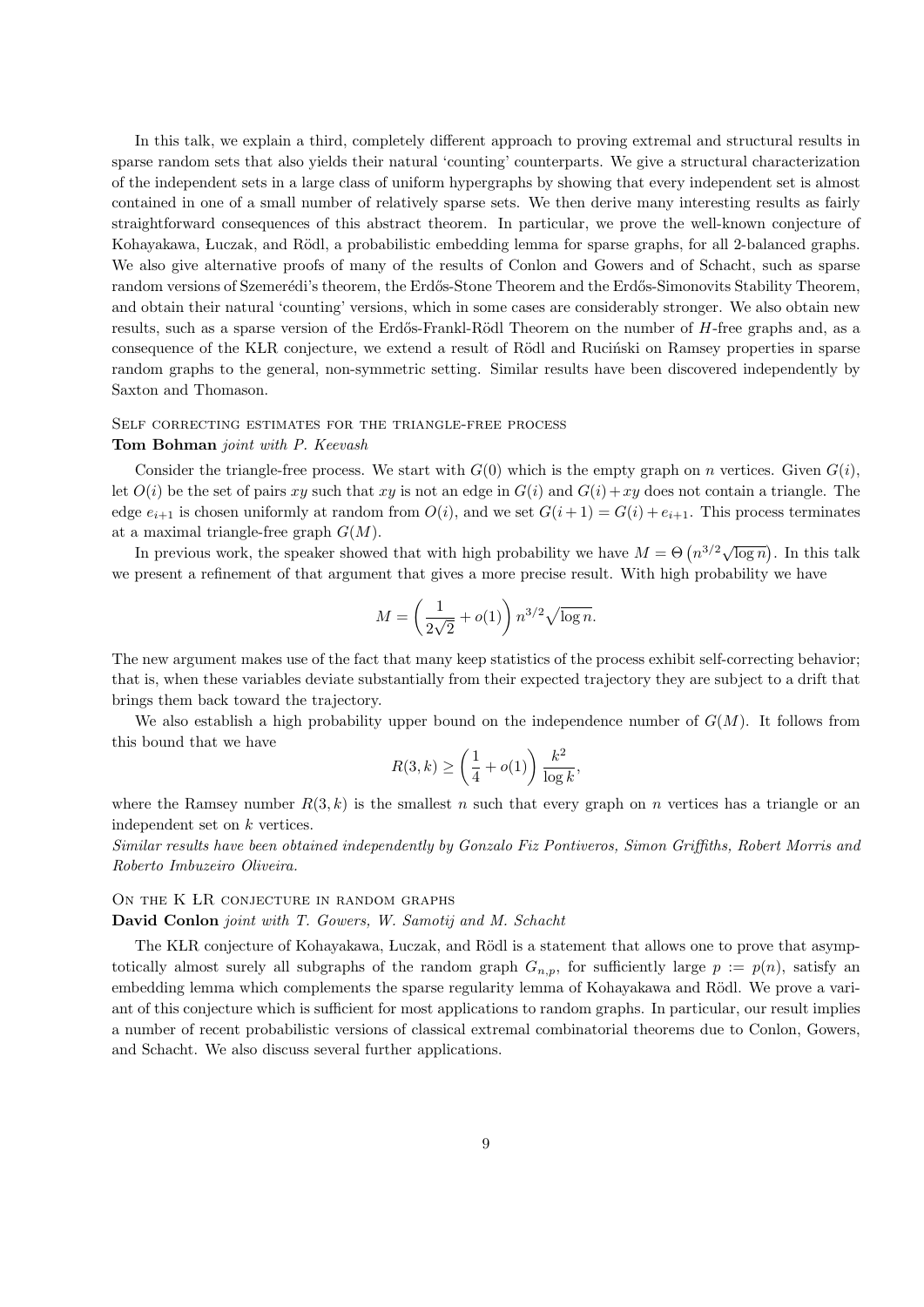#### Cycles in random subgraphs of graphs

#### Choongbum Lee joint with M. Krivelevich and B. Sudakov

Many theorems in graph theory establishes the fact that if a graph G satisfies certain property  $\mathcal{C}$ , then it has some property  $P$ . One example is Dirac's theorem, which asserts that every graph on n vertices of minimum at least  $\frac{n}{2}$  is Hamiltonian. Once such a result is established, it is natural to ask, "How strongly does G satisfy  $\mathcal{P}"$ ? Recently, there has been a series of work answering this question in various ways for several theroems. In this context, we further study the following classical theorem in more depth: "every graph G of minimum degree at least k contains a path of length at least k and a cycle of length at least  $k + 1$ ".

For a given finite graph G of minimum degree at least  $k$ , let  $G_p$  be a random subgraph of G obtained by taking each edge independently with probability p. We show that (i) if  $p \ge \omega/k$  for a function  $\omega = \omega(k)$  that tends to infinity as k does, then  $G_p$  asymptotically almost surely contains a cycle (and thus a path) of length at least  $(1 - o(1))k$ , and (ii) if  $p \ge (1 + o(1)) \ln k/k$ , then  $G_p$  asymptotically almost surely contains a path of length at least  $k$ .

The binomial random graph  $G(n, p)$  is  $G_p$  for  $G = K_n$ . It is known that  $G(n, p)$  contains a path of length  $(1-o(1))n$  if  $p \gg \frac{1}{n}$ , and is Hamiltonian if  $p \gg (1+o(1))\ln n/n$ . Our theroems can also be viewed as extensions of these theorems, by taking the graph  $G$  to be the complete graph  $K_k$ .

#### Eigenvalues and quasirandom hypergraphs

### Dhruv Mubayi joint with J. Lenz

Chung and Graham began the systematic study of hypergraph quasirandom properties soon after the foundational results of Thomason and Chung-Graham-Wilson on quasirandom graphs. One feature that became apparent in the early work on hypergraph quasirandomness is that properties that are equivalent for graphs are not equivalent for hypergraphs, and thus hypergraphs enjoy a variety of inequivalent quasirandom properties. In the past two decades, there has been an intensive study of these disparate notions of quasirandomness for hypergraphs, and a fundamental open problem that has emerged is to determine the relationship between these quasirandom properties. Our first result completely determines the poset of implications between essentially all hypergraph quasirandom properties that have been studied in the literature. This answers a recent question of Chung, and in some sense completes the project begun by Chung and Graham in their first paper on hypergraph quasirandomness in the early 1990's.

Let  $p(k)$  denote the partition function of k. For each  $k \geq 2$ , our second result describes a list of  $p(k) - 1$ quasirandom properties that a  $k$ -uniform hypergraph can have. These new properties connect previous notions on hypergraph quasirandomness, beginning with the early work of Chung and Graham and Frankl-Rödl related to strong hypergraph regularity, the spectral approach of Friedman-Wigderson, and more recent results of Kohayakawa-Rödl-Skokan and Conlon-Hàn-Person-Schacht on weak hypergraph regularity and its relation to counting linear hypergraphs.

For each of the quasirandom properties that are described, we define a hypergraph eigenvalue analogous to the graph case (thereby answering a question of Conlon et. al.) and a hypergraph extension of a graph cycle of even length whose count determines if a hypergraph satisfies the property. Our work can therefore be viewed as an extension to hypergraphs of the seminal results of Chung-Graham-Wilson for graphs.

#### THE EVOLUTION OF THE ACHLIOPTAS PROCESSES

#### Lutz Warnke joint with O. Riordan

In the  $Erd\acute{o}s-R\acute{e}nyi$  random graph process, starting from an empty graph, in each step a new random edge is added to the evolving graph. One of its most interesting features, both mathematically and in terms of applications, is the 'percolation phase transition': as the ratio of the number of edges to vertices increases past a certain critical point, the global structure changes radically, from only small components to a single macroscopic ('giant') component plus small ones.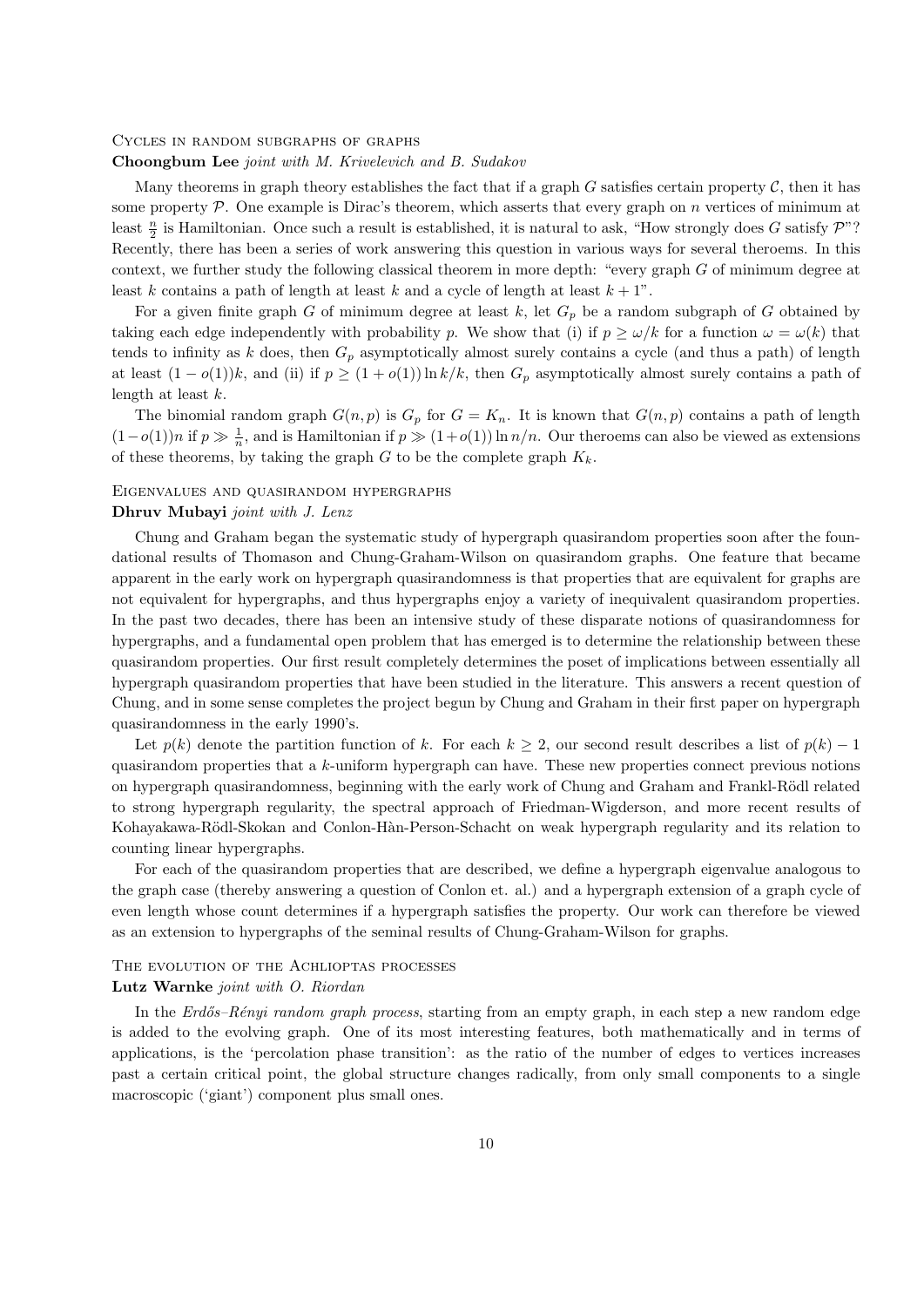We study Achlioptas processes, which are widely studied variations of the classical Erdős–Rényi process. Starting from an empty graph these proceed as follows: in each step two potential edges are chosen uniformly at random, and using some rule one of them is selected and added to the evolving graph. These processes were introduced by Dimitris Achlioptas in 2000, and he originally asked whether there is a rule which substantially delays the appearance of the linear size 'giant' component compared to the classical case. In fact, many simulations suggested that for certain rules the percolation phase transition is particularly radical: more or less as soon as the macroscopic component appears, it is already extremely large; this phenomenon is known as 'explosive percolation'. In particular, Achlioptas, D'Souza and Spencer recently presented 'conclusive numerical evidence' for the conjecture that the largest component can grow from size at most  $\sqrt{n}$  to size at least  $n/2$  in at most  $2n^{2/3}$  steps.

We first disprove this conjecture in a strong form: no matter which rule is used, we show it is impossible to obtain explosive percolation. Afterwards we discuss some recent progress in our mathematical understanding of Achlioptas processes, which is based on a new approach for proving convergence to the solution of a system of differential equations.

## 6 Extremal Combinatorics in Algebra

### Stable dictators and juntas in the symmetric group Ehud Friedgut joint with D. Ellis and Y. Filmus

A useful theme in the application of analytical methods in combinatorics is the attempt to characterize combinatorial structures that depend on a single coordinate (a dictatorship), or on few coordinates (a junta). An important feature of this method is the ability to prove combinatorial stability results via analytical stability results. In this talk I present such a result in the symmetric group. The result here is complemented by the results that David Ellis presented in his talk.

Some definitions and background to the main result. Let  $V_1$  denote the space of all functions on  $S_n$  that have their Fourier transform concentrated on the irreducible representations contained in the permutation representation (i.e. the trivial, and the  $(n - 1)$ -dimensional one). A result of Ellis, Friedgut and Pilpel shows that the only Boolean functions in  $V_1$  are the indicators of disjoint unions of cosets of the stabilizer of a point. Here I present a stability version of this.

Theorem: Let  $f: S_n \to \{-1,1\}$ , and let  $E[f] = 0$ . Let  $f_1$  be the orthogonal projection of f onto  $V_1$ , and let  $E[(f-f_1)^2] \leq \epsilon$ . Then there exists a Boolean function g in  $V_1$  such that  $E[(f-g)^2] = O(\epsilon^{1/7})$ .

#### Stable juntas in the symmetric group, II

### David Ellis joint with Y. Filmus and E. Friedgut

We prove that a Boolean function on  $S_n$  of expectation  $O(1/n)$ , whose Fourier transform is highly concentrated on the first two irreducible representations of  $S_n$ , is close in structure to a union of cosets of pointstabilizers (or 1-cosets, for short).

This phenomenon is not 'stability' in the strongest sense. Indeed, a Boolean function  $f$  has its Fourier transform completely supported on the first two irreducible representations of  $S_n$ , if and only if it is a *dictatorship* (a function determined by the image or the preimage of just one element.) A union of two 1-cosets which are not disjoint is not close in structure to any of these, and yet its characteristic function does have its Fourier transform highly concentrated on the first two irreducible representations of  $S_n$ . We may call our result a 'quasi-stability' result.

We use our result to give a natural proof of a stability result on intersecting families of permutations, originally conjectured by Cameron and Ku, and first proved by the first author. We also use it to prove a 'quasistability' result for an edge-isoperimetric inequality in the transposition graph on  $S_n$ , namely that subsets of